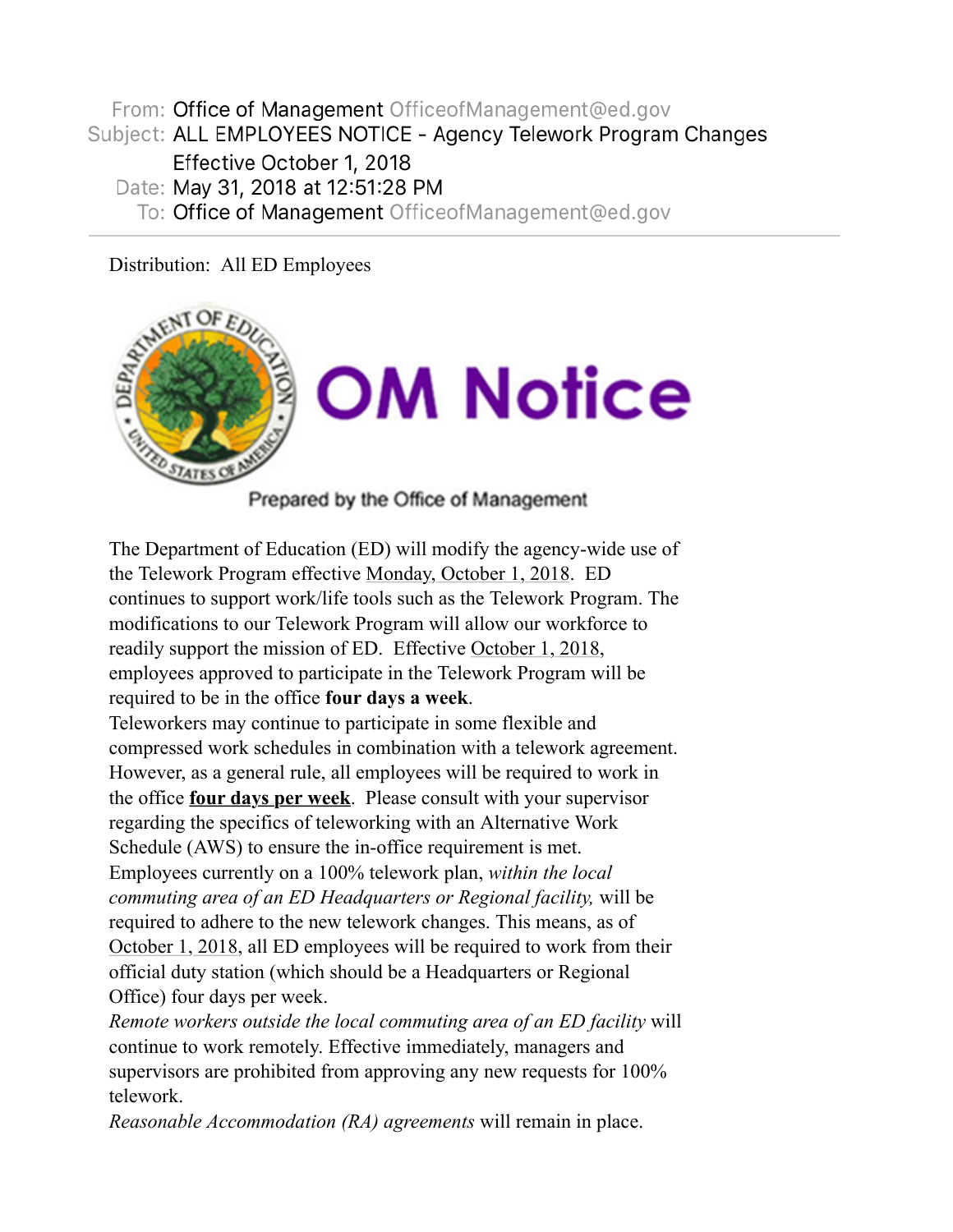However, all RA approvals must be provided to the Headquarters Equal Employment Opportunity Services Office and will be reviewed and reevaluated annually in accordance with the RA policy.

In the case of OIG employees, the Inspector General determines which positions will be subject to this telework change in accordance with the Office of Personnel Management guidance.

All teleworkers must renew their telework agreement no later than August 15, 2018, to reflect the revised telework program changes effective, October 1. Current telework agreements may remain in effect until the revised program is implemented. All telework agreements and RA will undergo annual reviews. First-level supervisors will continue to have limited authority to approve situational and episodic (e.g., shortterm surgery recovery, inclement weather, etc.) telework arrangements on a case-by-case basis. However, the use of episodic requests should be rare.

The Office of Human Resources is currently assessing the impact of the change to the human capital policies and procedures. Additional information will be provided within the next few weeks. We realize this program change impacts a significant number of employees. We encourage supervisors to meet with employees to discuss the upcoming changes to telework schedules. The union will be invited to attend formal meetings. It is the Department's goal to support employees during this transition period. We understand and appreciate the concerns and challenges associated with this change, and want to provide as many resources as possible. Please see the attached Frequently Asked Questions.

The Employee Assistance Program (EAP) is also available as a resource and is free of charge to employees. We urge employees to contact EAP at 1-800-222-0364 (888-262-7848) TTY or via the website at http:// www.FOH4You.com. EAP services are available 24 hours a day, seven days a week. EAP consultations are confidential.

For questions or concerns regarding this notice, please email